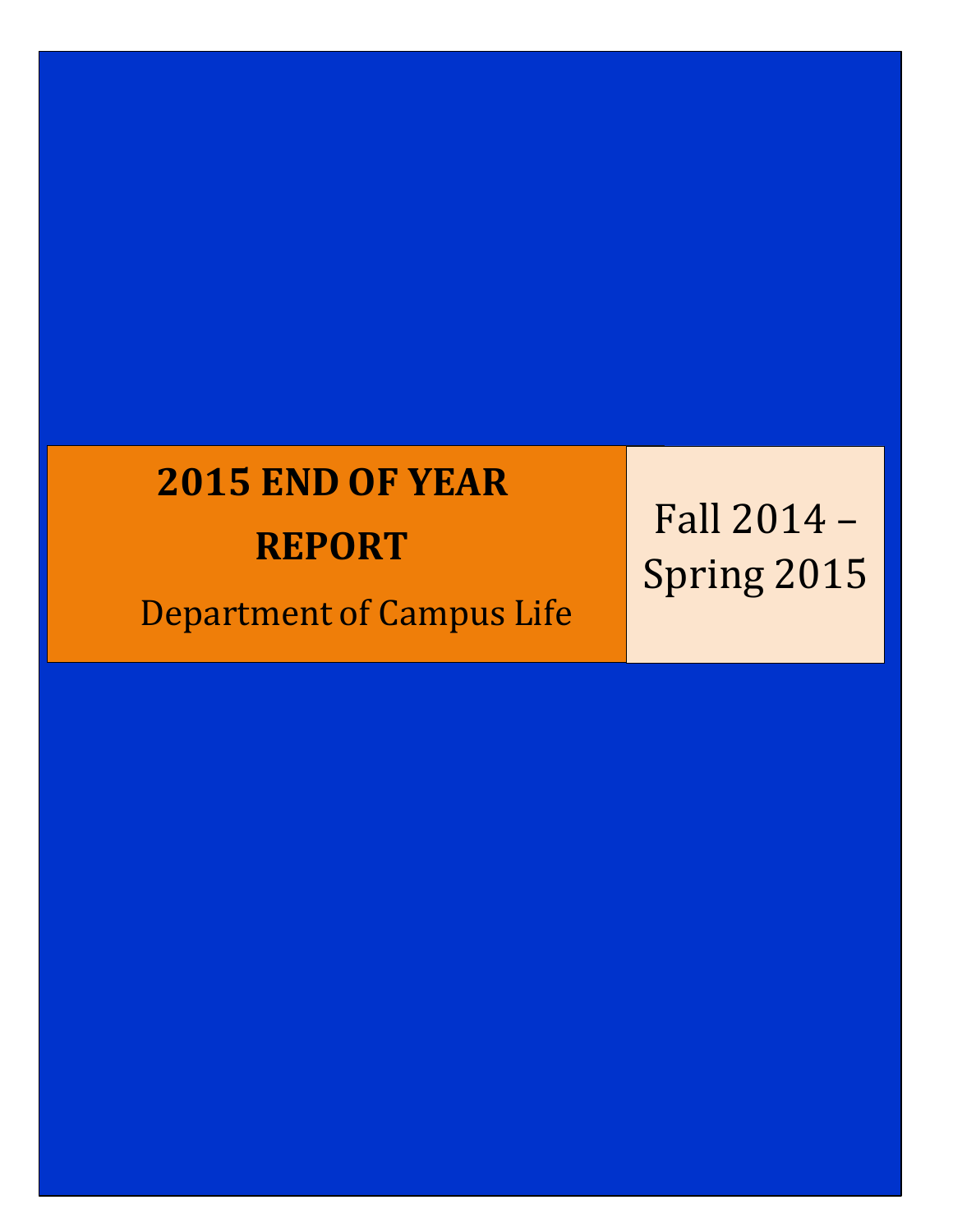| <b>Table of Contents</b>                                            |    |  |  |  |  |
|---------------------------------------------------------------------|----|--|--|--|--|
| Department of Campus Life                                           | 3  |  |  |  |  |
| Department of Campus Life 2014-15 Goals                             | 4  |  |  |  |  |
| <b>Intentional Program Development</b>                              | 5  |  |  |  |  |
| Structured Student Growth and<br>Development                        | 7  |  |  |  |  |
| Communicate Our Successes to the<br><b>Broader Campus Community</b> | 9  |  |  |  |  |
| 2014-2015 Priorities                                                | 12 |  |  |  |  |
| <b>Campus Programs Summary</b>                                      | 17 |  |  |  |  |
| <b>Fraternity and Sorority Life</b>                                 | 18 |  |  |  |  |
| Department of Campus Life 2014-15<br>Highlights                     | 20 |  |  |  |  |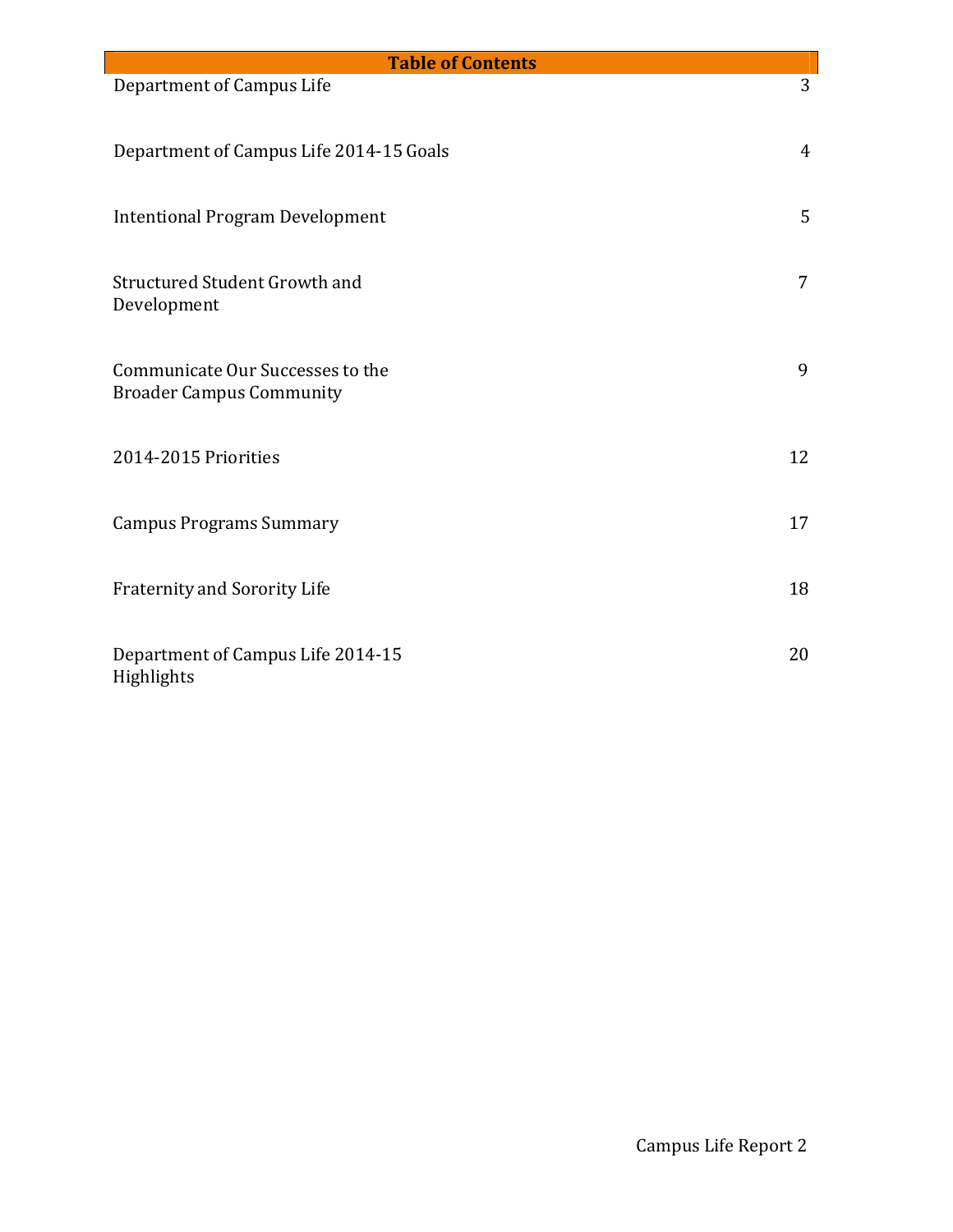#### **Clayton State University-Division of Student Affairs**

#### **DEPARTMENTOF CAMPUS LIFE**

The college journey presents the perfect opportunity for individuals to learn more about themselves, connect with others from diverse backgrounds, and engage in high- impact learning experiences. Additionally, college can be challenging as students must learn how to navigate the campus setting while balancing both their academic coursework and social activities. At Clayton State University (CSU), the Department of Campus Life supports students along their collegiate journey by providing a myriad of opportunities that enhance the overall experience. Our co-curricular programs, services, and initiatives compliment the academic classroom by promoting student learning and development.

Our purpose is to help students become productive citizens in the global world by engaging them in educational, multicultural, and civic-engagement opportunities. The Department of Campus Life works collaboratively with the campus community to create and implement intentional and relevant programs, conferences, and workshops to meet the needs of our diverse student body and to foster holistic development. We challenge ourselves to provide high impact learning experiences and feel a sense of accomplishment when students achieve their personal, educational, and professional goals. In summary, we are the home of student involvement and help students learn by getting them involved outside of the classroom.

#### **Mission Statement**

The Department of Campus Life provides opportunities for students to learn how to become productive citizens in the global world by engaging them in educational, multicultural, service-based, and social experiences.

#### **Vision Statement**

The Department of Campus Life will become nationally recognized for initiatives, programs, and services designed to enhance the student collegiate experience.

#### **Campus Life Functional Areas:**

- Fraternity and Sorority Life
- Leadership Development
- Multicultural Programs
- Student Organizations
- Volunteerism & Community-Based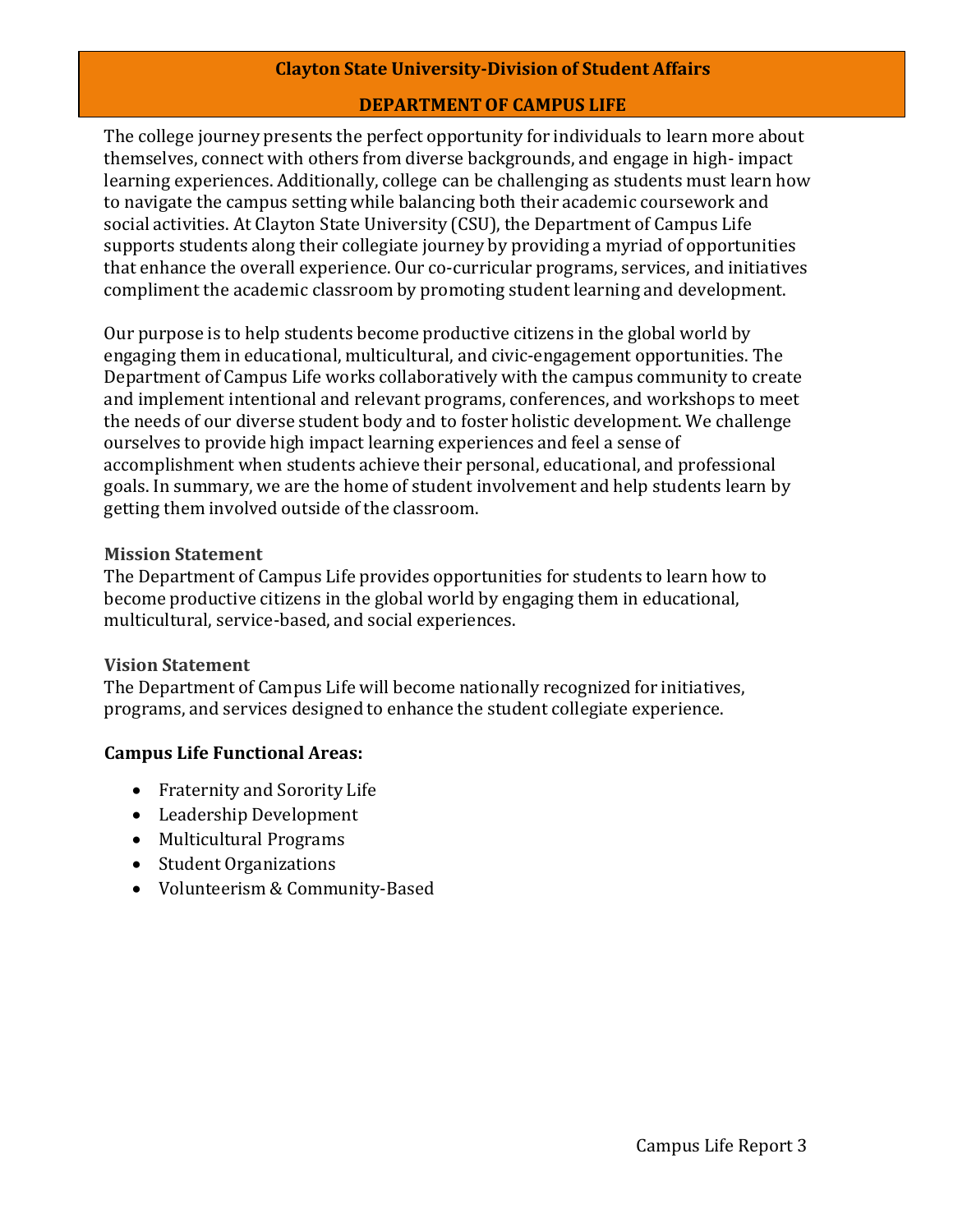#### **DEPARTMENTOF CAMPUS LIFE 2015 GOALS**

The Department of Campus Life focused on four goals this academic term that informed our programs and services. The priorities and goals for the 2015 academic year, achievements, and areas of growth for the upcoming semester are as follows:

#### **Intentional Program Development**

*Objective A. Develop targeted marketing strategies to reach populationsthat are not regular participantsin department programming.*

*Action Step:*

1. Identify strategies for reaching a broad-base of students based on demographic data from previous term.

*Objective B. Prioritize implementation of programs and services identified by students and other constituents in focus groups and surveys conducted during previous year.*

*Action Steps:*

- 1. Consider family-oriented programs (Family Weekend)
- 2. Programs for obese women; non-traditional programs
- 3. Local community service programs
- 4. Student worker recognition programs

#### **Structured Student Growth and Development**

*Objective A. Engage faculty in at least 3 meaningful ways that encourage support of student co- curricular experiences.*

*Action Steps:*

- 1. Host an advisor mixer
- 2. Facilitate a faculty focus group
- 3. Utilize the advisor survey on website
- 4. Utilize newsletters and other means to suggest ideas for engagement and involvement
- 5. Recommend appropriate assignments that illustrate to faculty how to incorporate co-curricular experiences into the classroom

#### **Communicate our successes to the broader campus**

*Objective A. Increase student and staff utilization of Campus Life resources by 10 percent.* 

*Action Steps:*

- 1. Increase usage of Volgistics and Community
- 2. Increase attendance at trainings and requests for services
- 3. Increase student org membership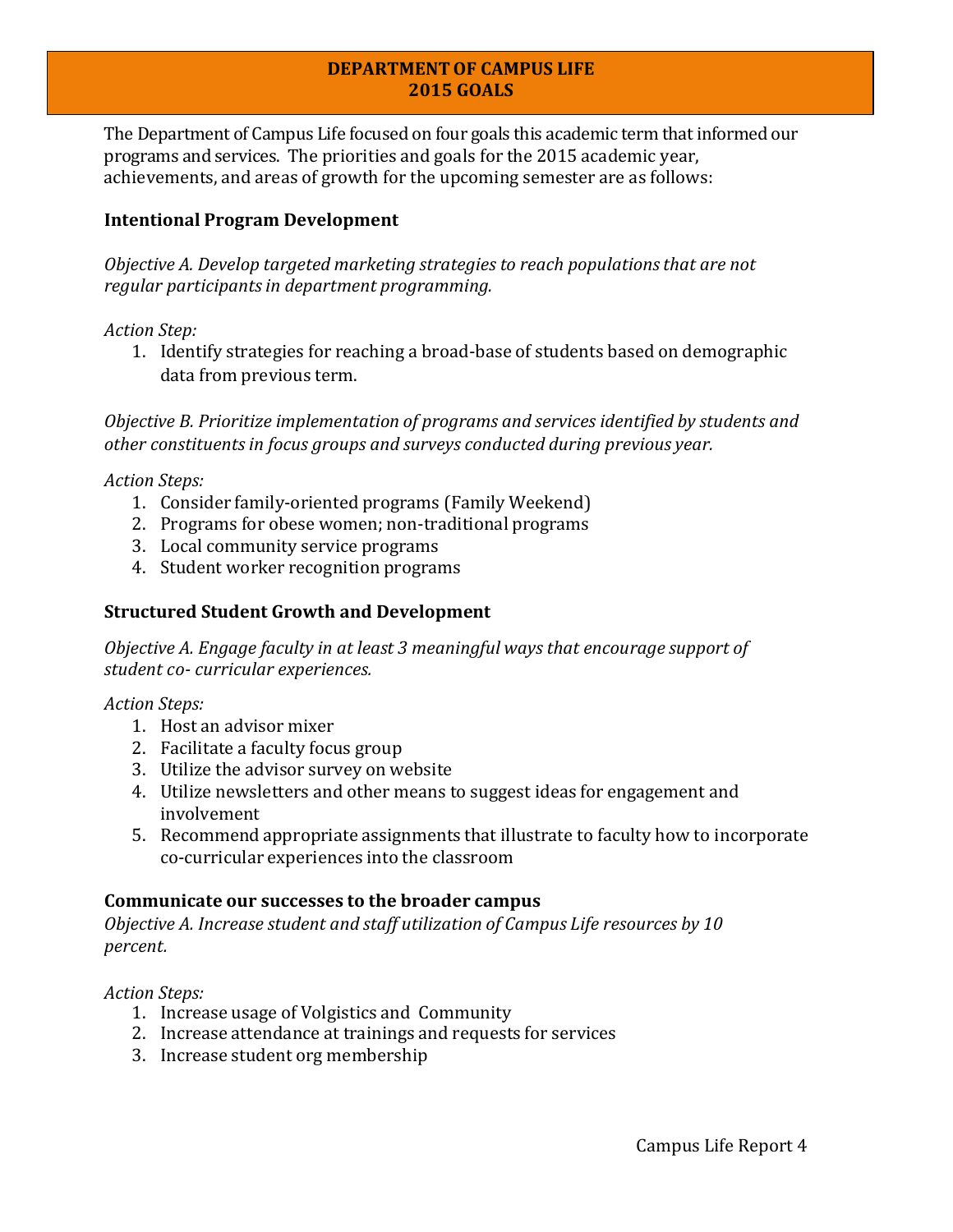## **INTENTIONALPROGRAM DEVELOPMENT**

#### **ObjectiveA**. **Develop targeted marketing strategies to reach populations that are not regular participants in department programming.**

To increase participation in signature programs (i.e. Diversity and Leadership Conference, Martin Luther King Day of Service, and Male Leadership Summit), Campus Life employed some new marketing strategies which included the following: (a) constructed a postersize visual of conference keynote speakers and placed them in high- volume traffic locations on campus; (b) utilized student leaders as ambassadors to promote programs; and (c) communicated to faculty on how to integrate signature programs into their curriculum by developing a resource page on the Campus Life website and constructing personalized letters.

More specifically, student leaders assisted with marketing efforts by facilitating a speaker reveal for the Diversity and Leadership Conference (DLC) on the James M. Baker University Center Main Street; presenting in CSU 1022 classes on programs such as the Interfaith Leadership Ambassador Program (ILAP) and Male Leadership Summit (MLS); and formulizing marketing teams to target on-campus residents. Additionally, the department continued with strategies such as facilitating presentations at the Start Smart Conference and CSU 1022 classes about campus-wide programs; interacting with diverse student groups across campus; and developing print materials (i.e. flyers, posters, door hangers).

#### **HIGHLIGHTS**

- 25 % of the Fall 2014 **ILAP** cohort had never participated in any department programming
- 60 % of the **National Society for Leadership Success Fall** Inductees reported not being involved in any other activities on campus. Some inductees reported being involved in activities that are generally not student organizations, including Club volleyball, track and field, University Hearing Panel, Cheerleading, and Supply Chain Roundtable
- 35 % of the **National Society for Leadership Success Spring** Inductees reported not being involved in any other activities on campus
- 32 Faculty and Staff were **Safe Space** Trained during the 2014-15 academic year. These faculty and staff represented the Departments of Academic Advising, Career Services, Dental Hygiene, Enrollment Management, First-Year and Advising Center, Humanities, Information Technology, International Programs, International Student Services, Orientation and New Student Programs, Natural Sciences, Psychology, Registrar's Office, and School of Nursing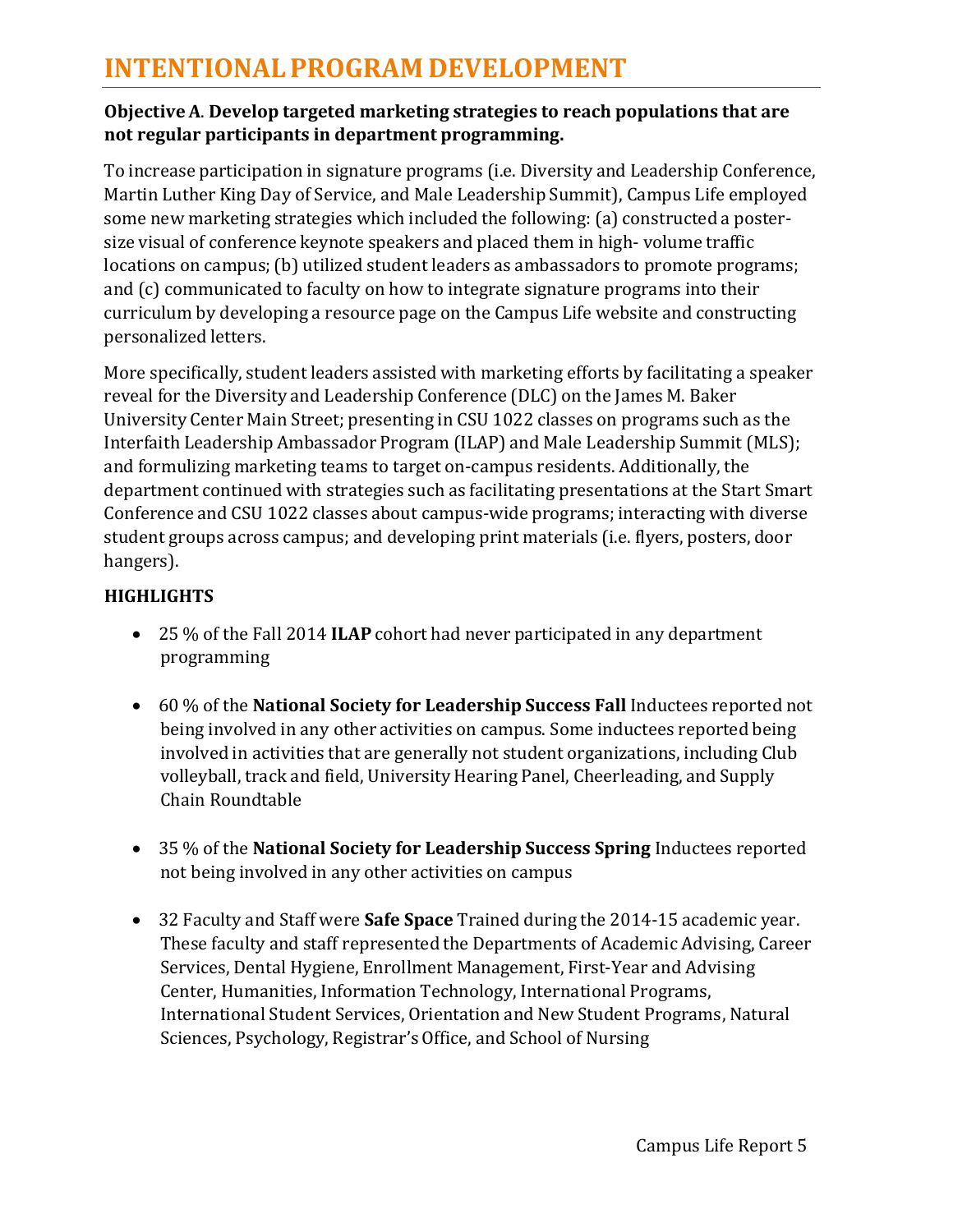#### **Objective B. Prioritize implementation of programs and services identified by students and other constituents in focus groups and surveys conducted during previous year.**

The Department of Campus Life streamlined and modified programs based on the University's 2014 Strategic Plan and program data to increase student engagement as well as to meet the needs of our growing diverse campus population. The results from these changes are:

#### **Student Worker Recognition Programs**

- The Departments of Campus Life, Recreation and Wellness and Student Activities Center worked collectively to coordinate the first joint holiday celebration for student assistants in December 2014.
- The Departments of Campus Life and Student Activities Center coordinated a celebration for all student assistants during National Student Employment Week which occurred April 2015.

#### **Family-Oriented Programs**

 The Campus Events Council sponsored Laker Night during Six Flags Over Georgia's Fright Fest. A total of 55 students attended with 45 of those students from the main campus and 10 from the Fayette campus. Additionally, this event was open to the Clayton State University community at a rate of \$29.99.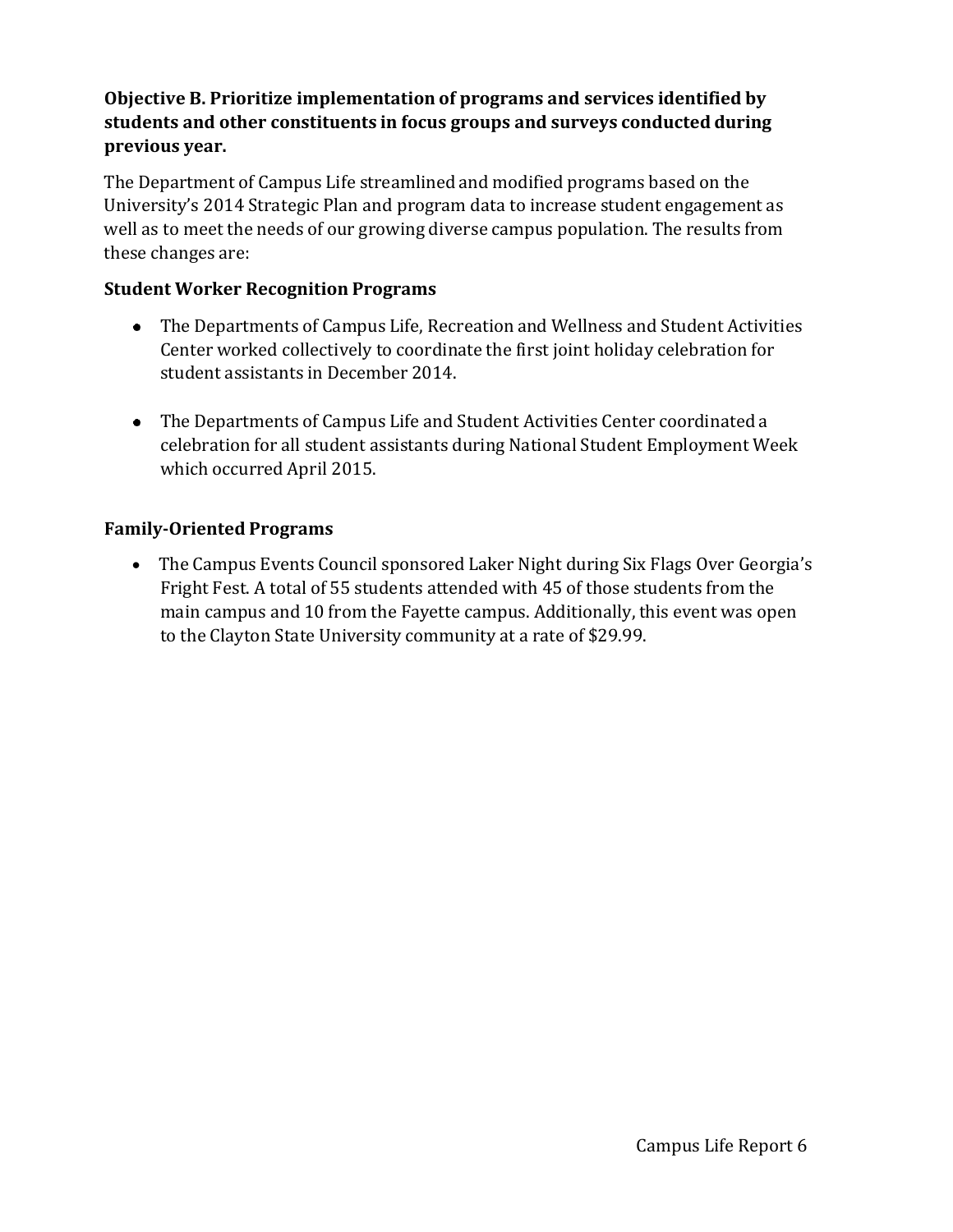### **STRUCTURED STUDENT GROWTH AND DEVELOPMENT**

#### **Objective A. Engage faculty in at least 3 meaningful ways that encourage support of student co-curricular experiences.**

#### **Campus Life Programs**

Campus Life continued distributing letters to faculty regarding events during the 2014-15 academic year. In addition, the Department implemented a new strategy for the Diversity and Leadership Conference in which they created a resource page on the Campus Life website for faculty outlining ways to integrate programmatic learning outcomes into the curriculum.

The department also facilitated a focus group session with Partnering Academics and Community Engagement (PACE) committee members to evaluate the best approaches for working with faculty across campus and to better understand their perception of the department's role on campus. 21 Faculty members participated in two sessions to provide feedback to Campus Life on how to best engage faculty in student outside-of-theclassroom experiences.

Furthermore, the department moved forward with the annual Campus Life Student Engagement Newsletter to highlight cross-campus collaborations with faculty and staff and student participation in Campus Life programs per academic college. The results of this engagement are below.

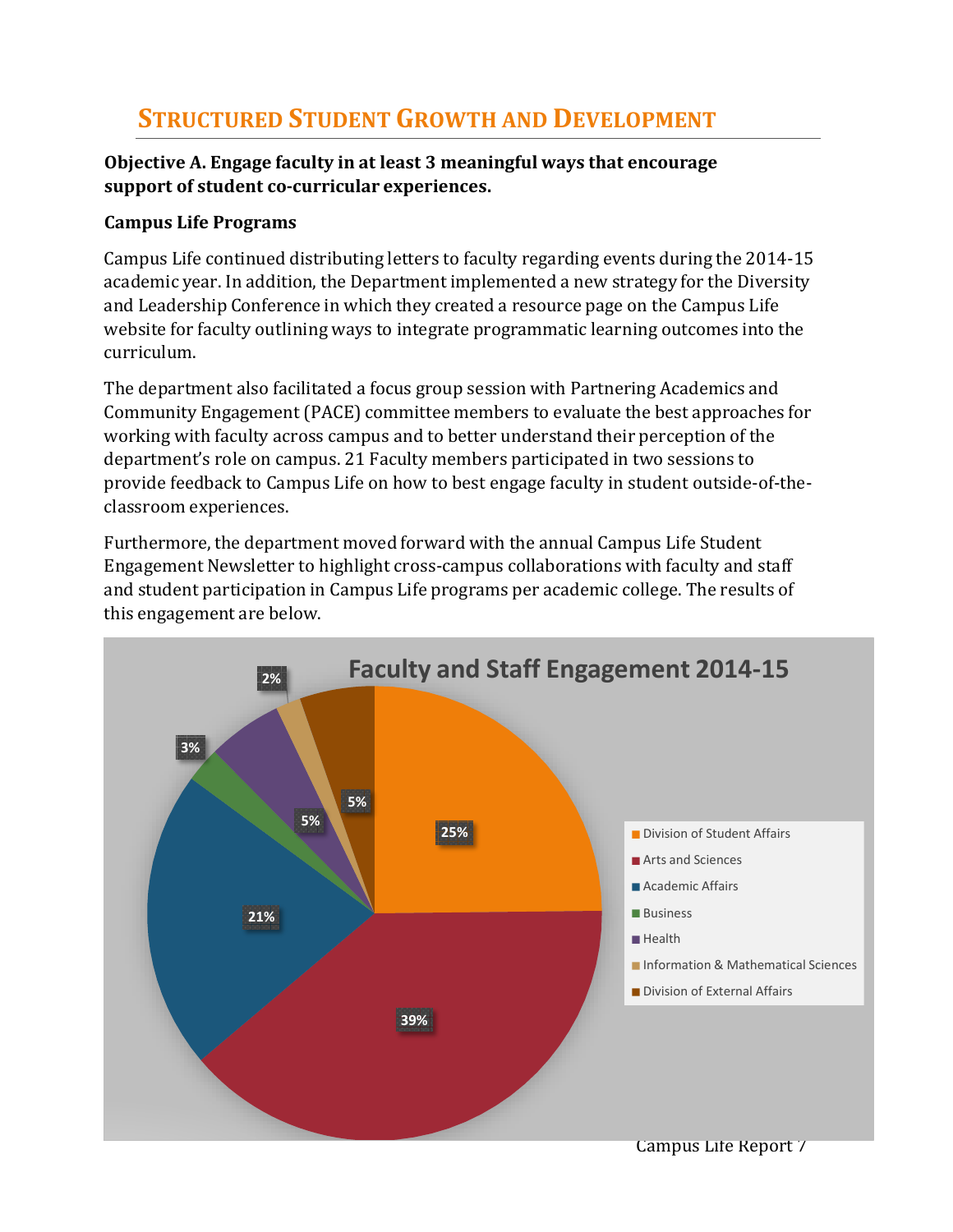#### **Student Organizations**

A Welcome Back Advisor Mixer was held in August for faculty prior to the first day of scheduled classes to provide them with the most updated student organization information.

Further, the monthly student organization newsletter was sent to Advisors on a monthly basis. A new feature called the Spotlight Awards was added to the monthly newsletter to highlight outstanding student organizations, student organization members, and advisors each month. Below are the names of the 2014 Spotlight Awards Recipients:

#### **SPOTLIGHT AWARDS RECIPIENTS:**

#### **September:**

**Student Organization Advisors of the Month:** Dr. Shannon Cochran, College of Arts and Sciences; Kristie Clark, College of Health; Natasha Hutson, Campus Life **Student Organizations of the Month:** National Association for Music Educators, Society of Human Resources Management, Student Nursing Association **Student Organization Leaders of the Month:** Keyauna Hopkins, Ciara Dunn, Roslyn Sledge

#### **October:**

**Student Organization Advisors of the Month:** Dr. Anita Whiting, College of Business; Dr. Ken Nguyen, College of Information and Mathematical Sciences; LaShanda Hardin, Campus Life **Student Organizations of the Month:** American Medical Student Association, Organizing Women for Lifelong Success, Tau Epsilon Chapter of Delta Sigma Theta Sorority, Inc. **Student Organization Leaders of the Month:** Britney Howard, Terry Tran, Thad Taylor

#### **November:**

**Student Organization Advisors of the Month:** Diana Johnson, Center for Academic Success; David Gilbert, College of Arts and Sciences; Atawanna Royal, Campus Life

**Student Organizations of the Month:** Always Keep Thinking, Campus Events Council, The F.A.S.H.I.O.N. Society;

**Student Organization Leaders of the Month:** Amber Nguyen, Amber Young, Cassandra Allen

#### **February:**

**Student Organization Advisor of the Month:** Sherwin James, Office of the Dean of Business **Student Organizations of the Month:** Kappa Alpha Psi Fraternity, Inc.; Student African American Brotherhood

**Student Organization Leader of the Month:** Keyauna Hopkins

#### **March:**

**Student Organization Advisor of the Month**: Erica Jackson, First-Year Advising & Retention Center **Student Organization of the Month:** Habitat for Humanity **Student Organization Leaders of the Month:** Shannon Epps and Lea White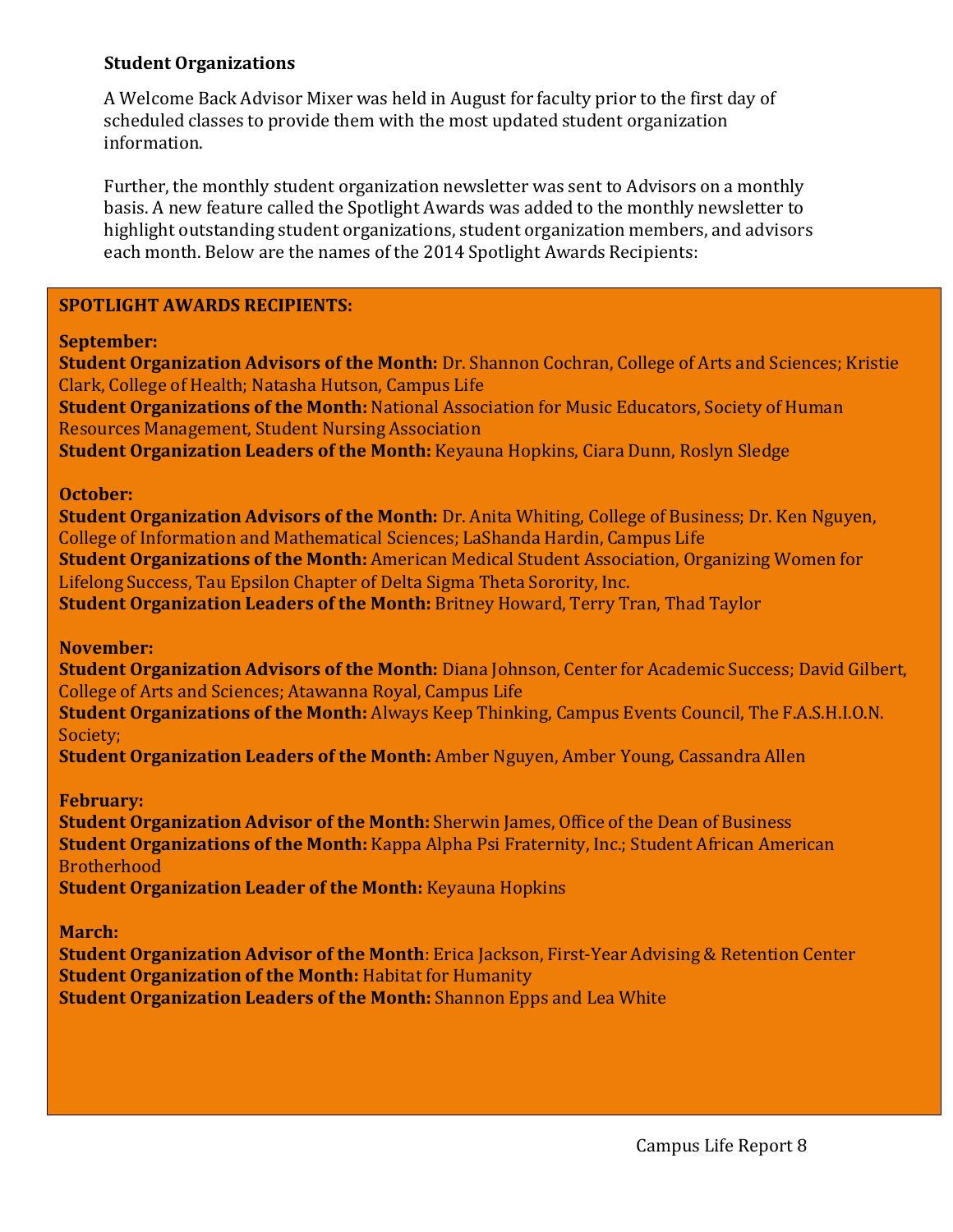*Objective A. Increase student and staff utilization of Campus Life resources by 10 percent*

#### **Campus Programs**

From August 2014 to December 2014, **201** new Clayton State students created Volgistics accounts and logged **271.25 hours**. Of those new registrations, **36** students logged **191.25** volunteer hours into the system.

From January 2015 to April 2015, the total number of volunteer hours increased in that there were **444** (63% increase from Fall semester)logged hours in Volgistics. There were **158** new registrants. Of those new registrations, **51** students logged (42% increase) **337.25** (76% increase from Fall semester) volunteer hours into the system.

In summary, for the 2014-15 academic year, a total of **359** students created new accounts in Volgistics and logged a total of **715** volunteer hours. These numbers were significantly higher (over 100% increase) than the 2013-14 academic, where there were a total of **175**  students created Volgistics account and logged a total of **71** volunteer hours.



Of special note, in addition to Campus Life listed volunteer opportunities, four student organizations (Alpha Phi Omega, Campus Events Council, SAAS, Habitat for Humanity), three community organizations (Clayton County Humane Society, Southern Crescent Sports Foundation, Keenan's Kids Foundation)and Spivey Hall utilized the Volgistics system to post volunteer opportunities.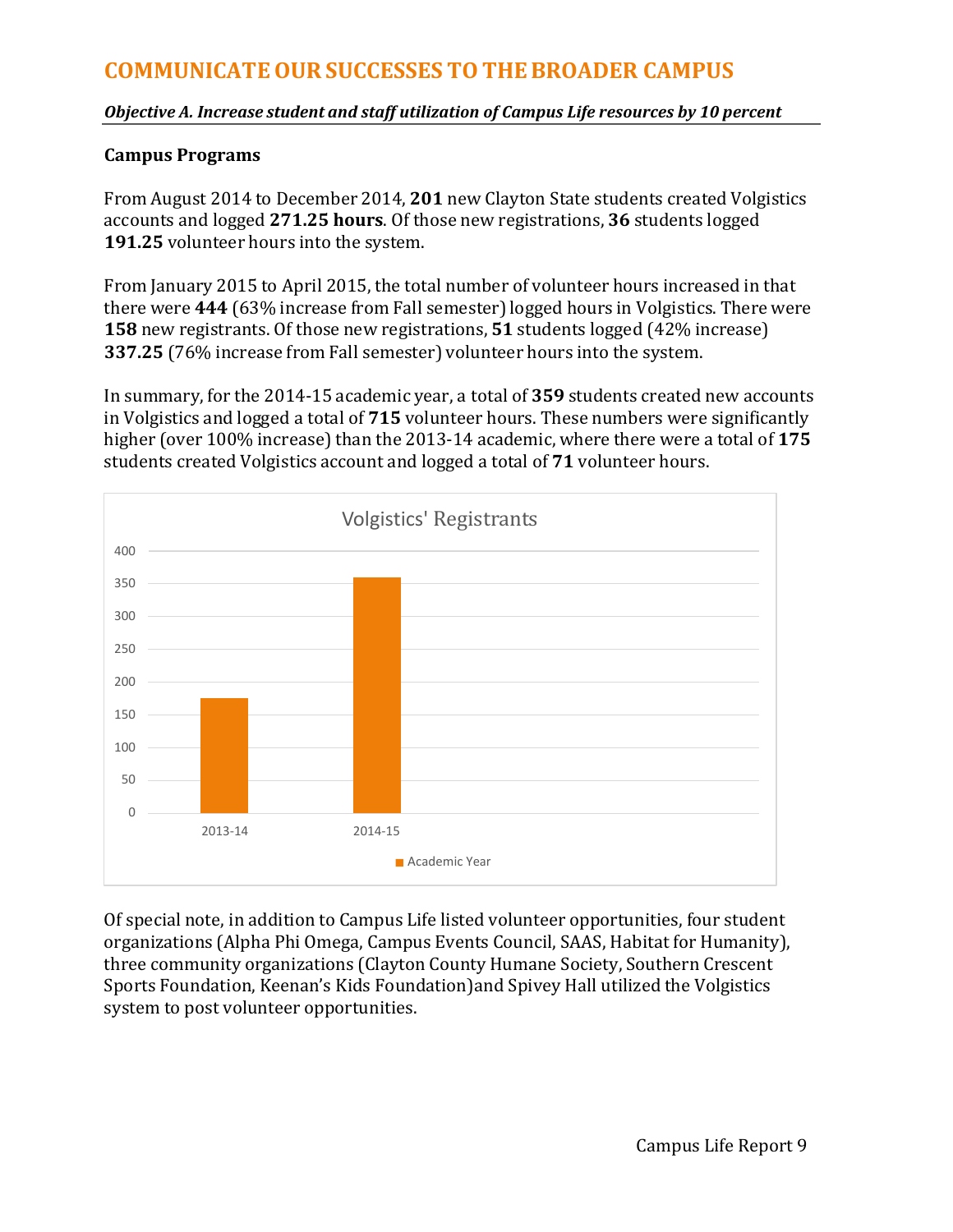Campus Life has seen growth in the number of academic and administrative departments requesting their services to facilitate trainings. Campus Life assisted the Loch Shop with recruiting participants and coordinating their Fashion Show during Welcome Week 2014; assisted University Imaging with identifying students to participate in developing the campus virtual tour; partnered with Admissions to project student information on Admission Office screens; and collaborated with Alumni Relations, Career Services, Office of Development, and Sodexho to implement the first Senior Send-Off event.

| <b>Type of Training</b> | <b>Department</b>                   | <b>Facilitated By:</b>                                |
|-------------------------|-------------------------------------|-------------------------------------------------------|
| Community               | <b>CSU PACE Academy</b>             | Natasha Hutson, Campus Life                           |
| Partnerships x5         |                                     | Jennifer Welch, Campus Life                           |
|                         |                                     | LaShanda Hardin, Campus Life                          |
| Diversity               | CSU Housing and Residence Life      | Lakiesa C. Rawlinson, Campus Life                     |
|                         |                                     |                                                       |
| Diversity               | Housing and Residence Life at       | Lakiesa C. Rawlinson, Campus Life                     |
|                         | Kennesaw State University           |                                                       |
| Diversity: Working      | Archer High School, Lawrenceville,  | Lakiesa C. Rawlinson, Campus Life                     |
| with Lower Income       | GA                                  |                                                       |
| Students                |                                     |                                                       |
| Leadership              | Leadership Clayton 2014-15 Class    | Natasha Hutson, Campus Life                           |
|                         |                                     |                                                       |
| Religious Diversity     | CSU 1022 Classes                    | Atawanna Royal, Campus Life                           |
| x <sub>2</sub>          |                                     |                                                       |
| Team Development        | CSU Budget & Finance                | Natasha Hutson, Campus Life &                         |
|                         |                                     | Atawanna Royal, Campus Life                           |
|                         |                                     |                                                       |
| Safe Space x 3          | All CSU Faculty & Staff             | Lakiesa C. Rawlinson, Campus Life &                   |
|                         | CSU First-Year Advising Center      | Nicole Keating, Counseling and Psychological Services |
|                         | <b>CSU Department of Psychology</b> |                                                       |

Below are the list of trainings facilitated by the department's staff: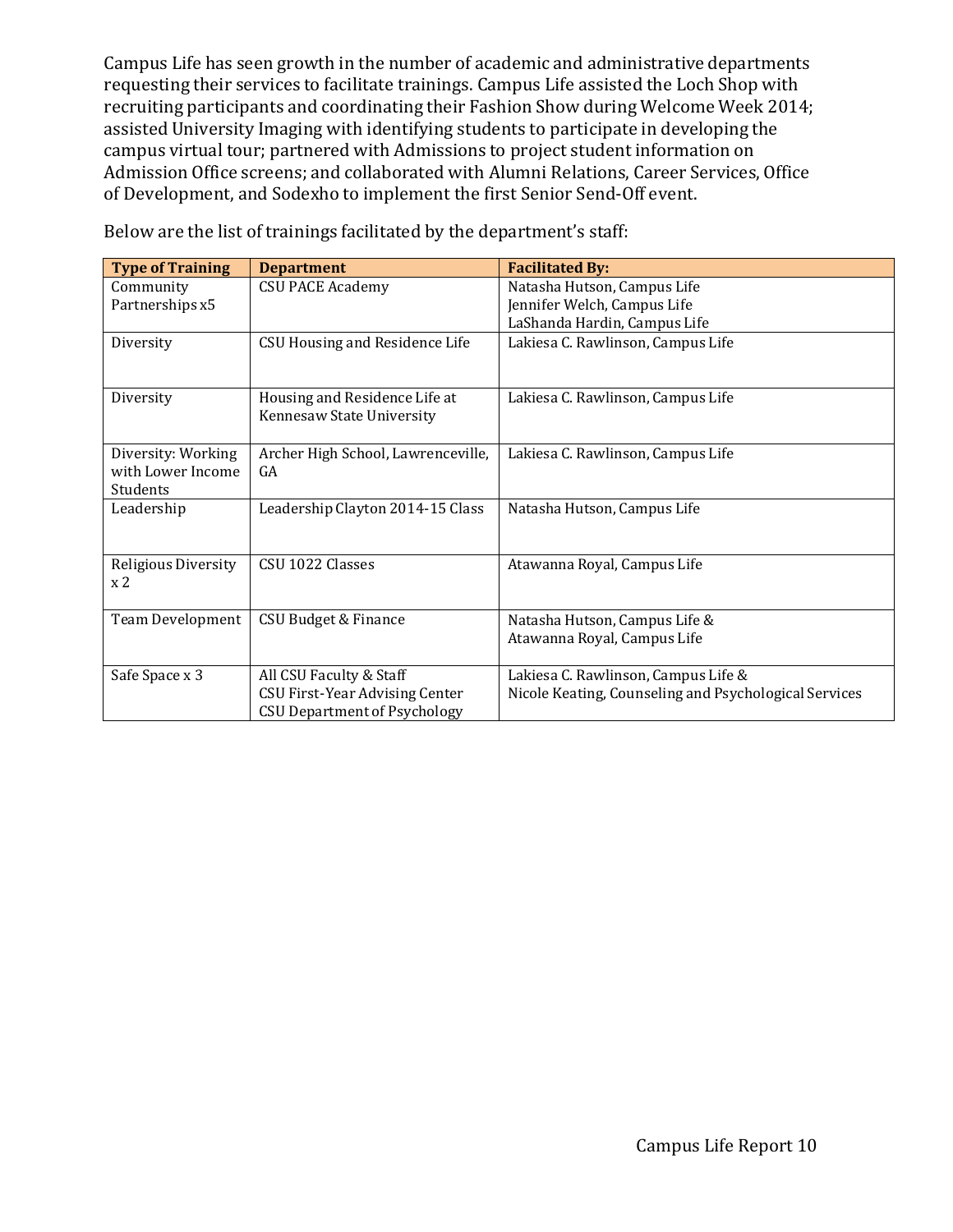In addition to facilitating trainings, the staff served on various University-wide and community committees:

| <b>Staff Member</b>  | <b>Campus/Community Committee(s)</b>                                                                                                                                                                                                                                                                                                             |
|----------------------|--------------------------------------------------------------------------------------------------------------------------------------------------------------------------------------------------------------------------------------------------------------------------------------------------------------------------------------------------|
| <b>Tony Berry</b>    | Commencement<br>Director for Department of Recreation and Wellness Search<br>$\bullet$<br>Committee<br>Division of Student Affairs Marketing Committee<br>$\bullet$<br>Party for Good<br>$\bullet$<br>University's Marketing Web Designer Search Committee<br>$\bullet$                                                                          |
| LaShanda Hardin      | Assistant Vice-President of Student Affairs Search Committee<br>$\bullet$<br>Civic Engagement Conference<br>$\bullet$                                                                                                                                                                                                                            |
| Natasha Hutson       | Assistant Director of Disability Resource Center Search Committee<br>$\bullet$<br>Chair<br>Advisory Board for National Society for Leadership and Success<br>٠<br>Leadership Clayton Advisory Board<br>$\bullet$<br><b>PACE Implementation Committee</b><br>$\bullet$<br><b>University Hearing Panel</b><br>$\bullet$<br>Homecoming<br>$\bullet$ |
| Lakiesa<br>Rawlinson | Alumni Advisory Board<br>$\bullet$<br>Arts and Sciences Dean's Diversity Committee<br>$\bullet$<br>Division of Student Affairs Assessment Team<br>Latino-Hispanic Task Force Committee<br>$\bullet$<br><b>University Hearing Panel</b><br>$\bullet$                                                                                              |
| Atawanna Royal       | <b>Commencement Committee</b><br>$\bullet$<br><b>Sexual Assault Task Force</b><br><b>Staff Council</b>                                                                                                                                                                                                                                           |
| Jennifer Welch       | Clayton County Relay for Life Committee<br>$\bullet$<br>Party for Good                                                                                                                                                                                                                                                                           |

#### **Student Organizations**

Campus Life was unable to track usage from the previous academic year of students using *Community by Symplicity*, the student organization management software, due to the university transitioning to a campus-wide space reservations system, *ASTRA.* **2375**  *Community by Symplicity* users were documented for the current academic term.

For the 2014-15 academic year, there were a total of **77** registered student organizations, which is a slight decrease from the 2013-14 academic year where there were **80**  registered student organizations. On the other hand, there were a total of **1818** student organization members in 2014-15 which is an increase (approximately 45 %) from **1250**  student organization members in 2013-14.

Campus Life Report 11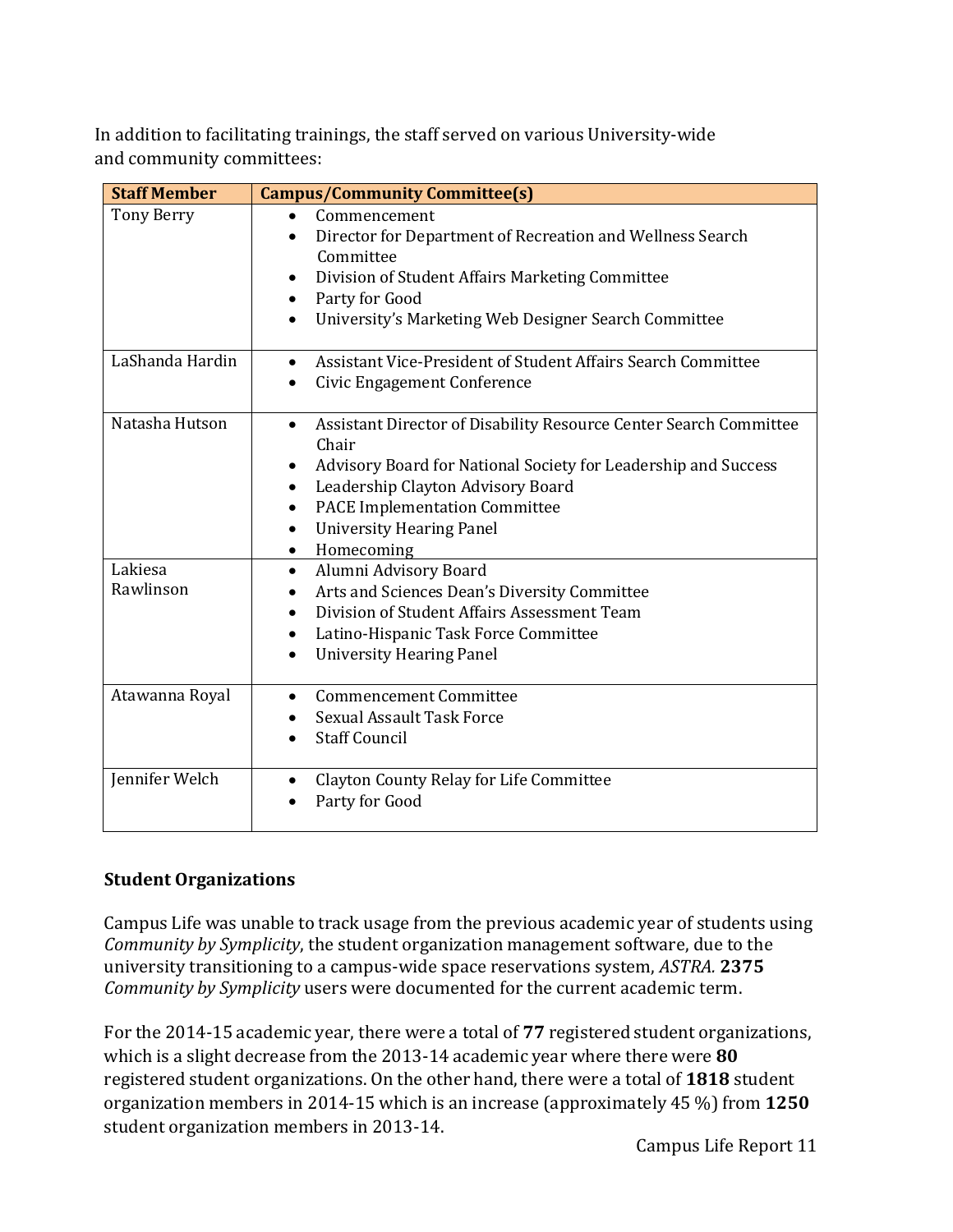#### **DEPARTMENTOF CAMPUS LIFE**

#### **2014-Priorities, Strategies, and Results of Improvement**

|                    | <b>Priority I: Diversify Student Programs</b>                                             |
|--------------------|-------------------------------------------------------------------------------------------|
| <b>Strategies:</b> |                                                                                           |
|                    | 1. Reach a broader cross-section of students                                              |
|                    | 2. Purposefully make connections with other demographics of students (i.e. non-           |
|                    | traditional)                                                                              |
|                    | 3. Provide purposeful and intentional opportunities for participation                     |
|                    | <b>Results of Improvement:</b>                                                            |
|                    |                                                                                           |
| $\bullet$          | Sent Six Flags tickets to Fayette campus for dual enrolled students to participate in     |
|                    | campus activities. Action Steps 1 & 2                                                     |
|                    |                                                                                           |
| $\bullet$          | Campus Life sponsored a Department Day on Main Street for departments to share            |
|                    | information with students. Action Steps 1 & 2                                             |
|                    |                                                                                           |
|                    | Twelve students representing various beliefs/religions participated in ILAP during        |
|                    | Spring 2015-8 Christian, 2 non-religious, 1 humanist, and 1 secular. Action Step 2        |
|                    | Campus Life partnered with the Departments of Alumni, Career Services, and                |
|                    | Development as well as Sodexho to implement the first Senior Send-Off Event to            |
|                    | celebrate the graduating class of 2015. A total of 115 students RSVP'd for this inaugural |
|                    | event. Action Step 2                                                                      |
|                    |                                                                                           |
| $\bullet$          | Campus Life created an "All nontrad" and "All Freshmen" group email address to reach      |
|                    | these populations more intentionally. Action Step 3                                       |
|                    |                                                                                           |
| $\bullet$          | Coordinated a movie night during the Annual MLK Celebration where a total of 67           |
|                    | students participated including nontraditional students, professional staff, and their    |
|                    | families. Action Step 3                                                                   |
|                    |                                                                                           |

*See Demographic Charts on the Following Page.*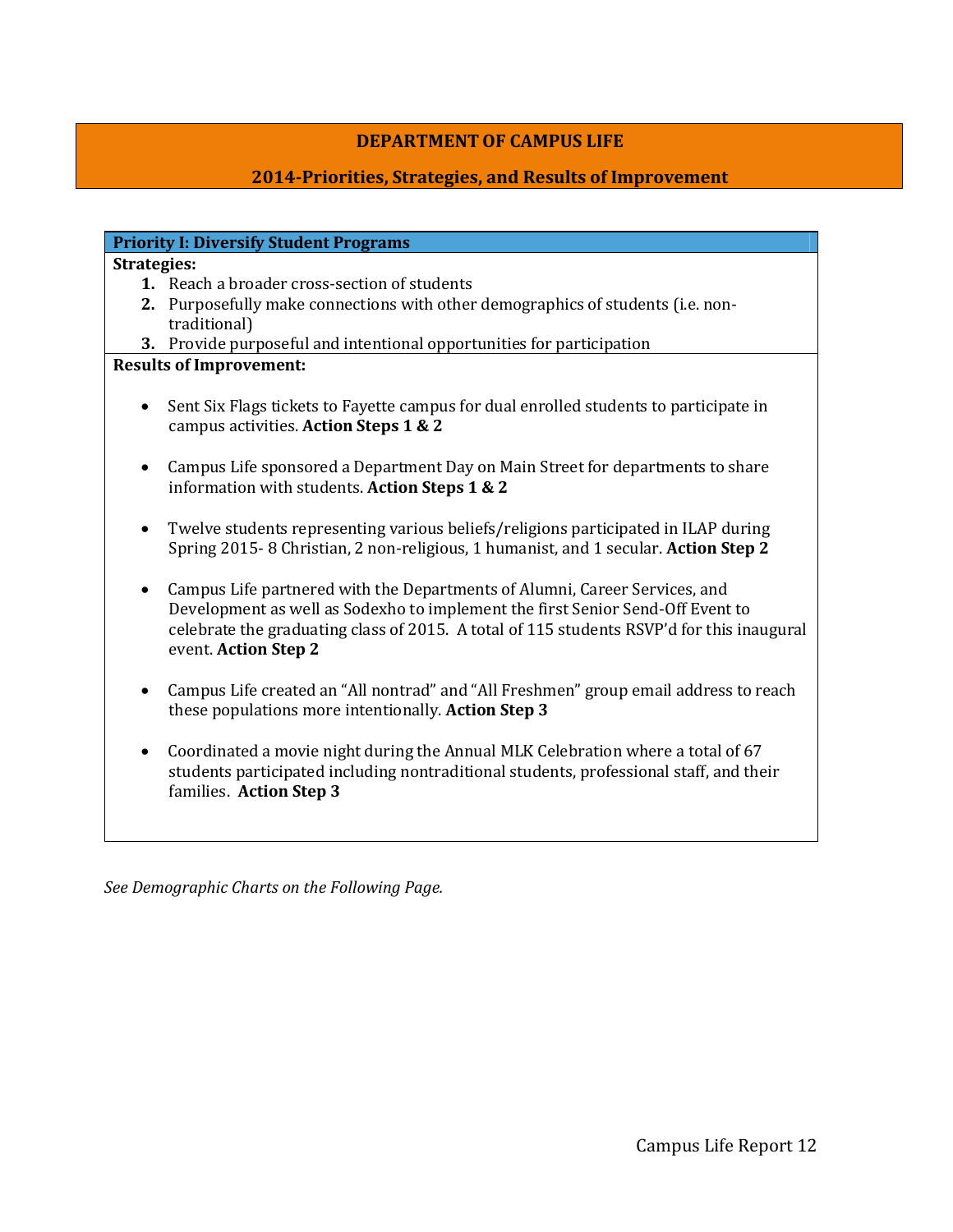

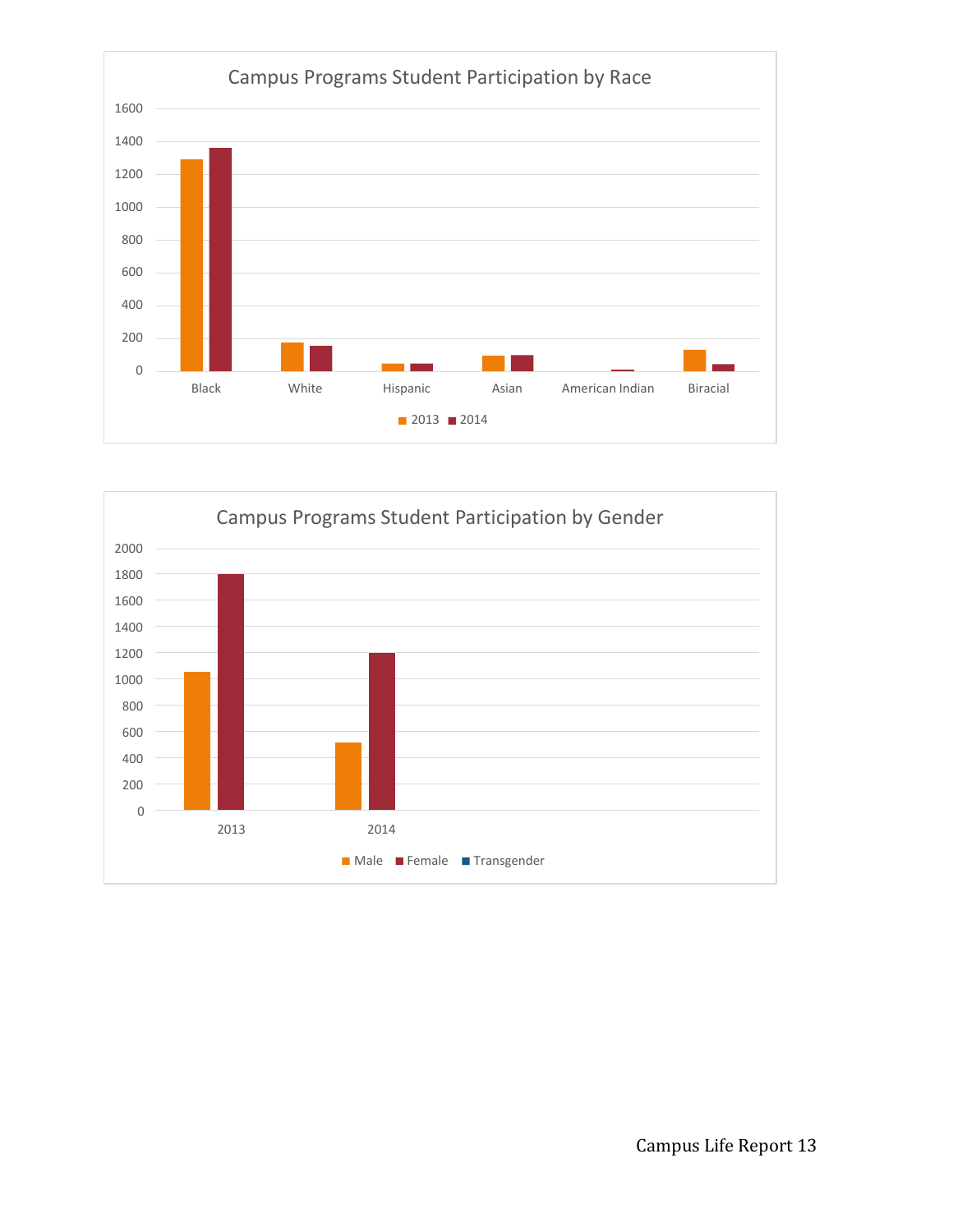

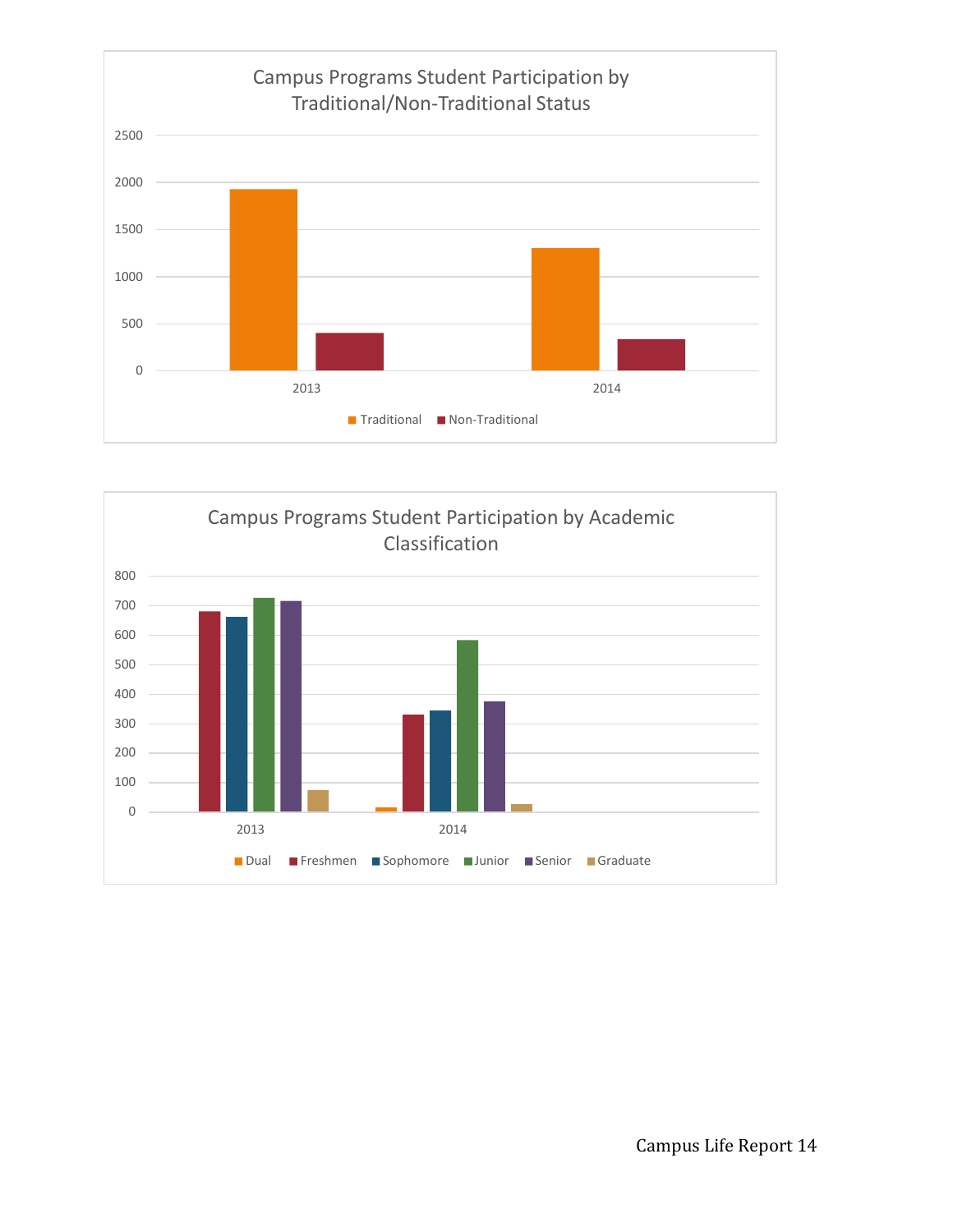#### **Priority II: Move From Transactional to Transformative**

#### **Strategies:**

- 1. Provide purposeful opportunities for students to demonstrate learned outcomes
- 2. Utilize faculty in meaningful ways
- 3. Track students and their development (Activities, Leadership Positions, Opportunities)
- 4. Ensure student awareness of learning opportunities
- 5. Realistic learning outcomes that meet students where they are

#### **Results of Improvement**

- Two Clayton State student leaders, Samantha Lapier and Sara Diggins, were featured on the University's home page for their on-campus involvement and leadership. These students formally recognized the Department of Campus Life as mentors. Further, these students were selected to participate in the National Association of Student Personnel Administrators (NASPA) Undergraduate Fellows Program (NUFP). **Action Step 1**
- A total of four Clayton State Students-Sara Diggins, Rejahn Ford, Samantha Lapier, and Jamario Walker accompanied Ms. Lakiesa Rawlinson, Associate Director of Campus Life, Ms. Atawanna Royal, Assistant Director of Campus Life, and Associate Director of Housing and Residence Life, Willette Capers to the 2015 NASPA Annual Conference in New Orleans. **Action Step 1**
- The Diversity Educational Experiences for Peers (D.E.E.P.) Educators facilitated one diversity related workshop in the classroom for Dr. Nichelle Gause, Psychology Department; led two Student Safe Space Trainings; and assisted with implementation of two Faculty and Staff trainings. Additionally, D.E.E.P. collaborated with the Department of Disability Resources to educate the campus community about the most appropriate terminology to use when referring to people with disabilities. **Action Steps 1 & 2**
- The ILAP Ambassadors facilitated two religious diversity workshops to CSU 1022 classes. In addition, The Fall 2014 ILAP Ambassadors assisted with the facilitation of the Spring 2015 ILAP program which provided these students with the opportunity to demonstrate learned competencies. **Action Step 1**
- Campus Life sent two student leaders to the Leaving a Legacy of Leadership (L3 Summit) Conference hosted at the University of North Georgia. The students attend the conference to learn how to be effective leaders on their respective campuses and return to campus with an action plan to engage and make an impact on campus. These students are advised and mentored by Director of Campus Life. **Action Step 1**
- For Spring 2015, AmeriCorps implemented seven new committees to allow for more structured development, leadership, and planning opportunities. Those committees included: Service Projects, Student Leadership and College Preparation Conference, Summer Camp, Relay for Life, Special Programs, L.I.F.E. Mentoring Program, and Service Cinema. **Action Step 2**
- A total of seven faculty members presented at the Diversity and Leadership Conference; one faculty member assisted with the October AmeriCorps Service Cinema; three facilitated sessions at the Male Leadership Summit; and four were recognized as Student Organization Advisors of the Month. **Action Step 2**
- Campus Life's Associate Director is working collaboratively with the Director of Enterprise Services and Director of Partnering Academics and Community Engagement to explore software that will produce co-curricular transcripts. **Action Step 3**
- Learning outcomes for every major campus-wide program have been modified to align with the most current Council for the Advancement of Standards (CAS) in Higher Education and are posted on the Campus Life website. **Action Steps 4 & 5**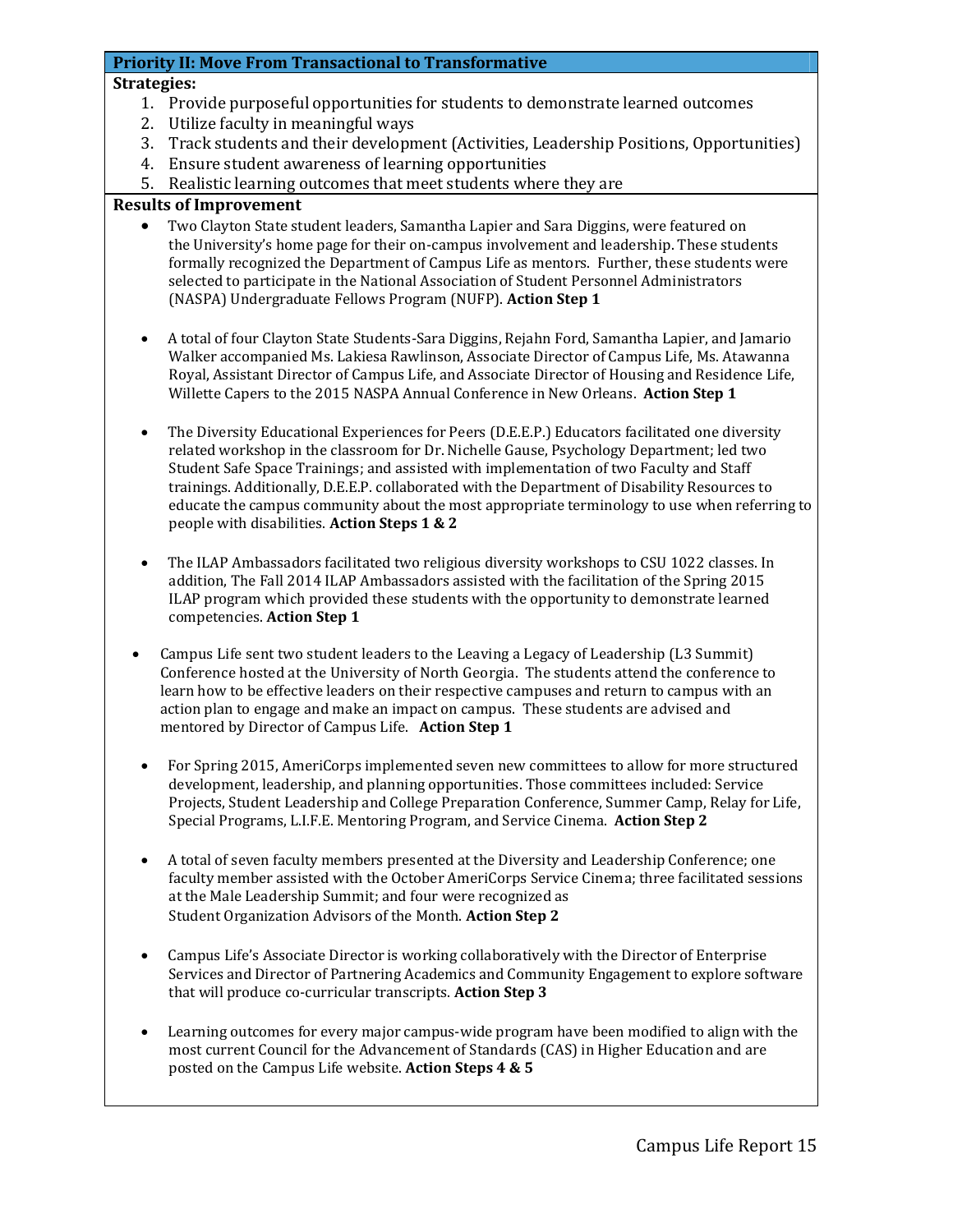#### **Priority: Provide Services and Initiatives and Less Programs**

#### **Strategies:**

- 1. Family-oriented initiatives
- 2. Freshmen-centered opportunities
- 3. Mentorship opportunities
- 4. School spirit campaigns

#### **Results of Improvement:**

- Freshman K.I.T. Program was formalized which focuses on partnering with students' familial support networks to encourage their growth and successes in college**.** A total of 104 families participated in the program. **Action Steps 1 & 2**
- The Associate Director established formal mentor relationships with seven African American females for the 2014-15 academic year. The academic classifications for these seven students are as follows: 2 Freshmen, 1 Sophomore, 2 Juniors, and 2 Seniors**.** Some of the mentor activities included, weekly individual meetings to provide council on academic and social concerns and monthly group outings. **Action Step 3**
- The Assistant Director established formal mentor relationships with five students. The academic classifications for these individuals are: 1 Sophomore, 1 Junior, 2 Seniors, and 1 Graduate Assistant. In terms of race/ethnicity: 2 African-American, 1 African, 1 Asian, and 1 Haitian. In terms of gender, there were 3 females and 2 males. **Action Step 3**

#### **Priority: Purposeful Planning**

#### **Strategies:**

- 1. All programs planned and marketing plan developed before end of summer
- 2. Speakers/presenters selected/advertised and contract pending before end of summer
- 3. Diversify marketing and strategies for getting students to events—attract the students you want to benefit from the opportunity
- 4. Plan to Promote

#### **Results of Improvement:**

- The Campus Life programmatic calendar was finalized by August 2014. **Action Step 1**
- Speakers were selected for major campus-wide events and contracts were drafted by July 2014. **Action Step 2**
- Campus Life used student marketing teams; created poster-sized photos of keynote speakers for campus-wide events; and hosted a speaker reveal for the Diversity and Leadership Conference. **Action Step 3**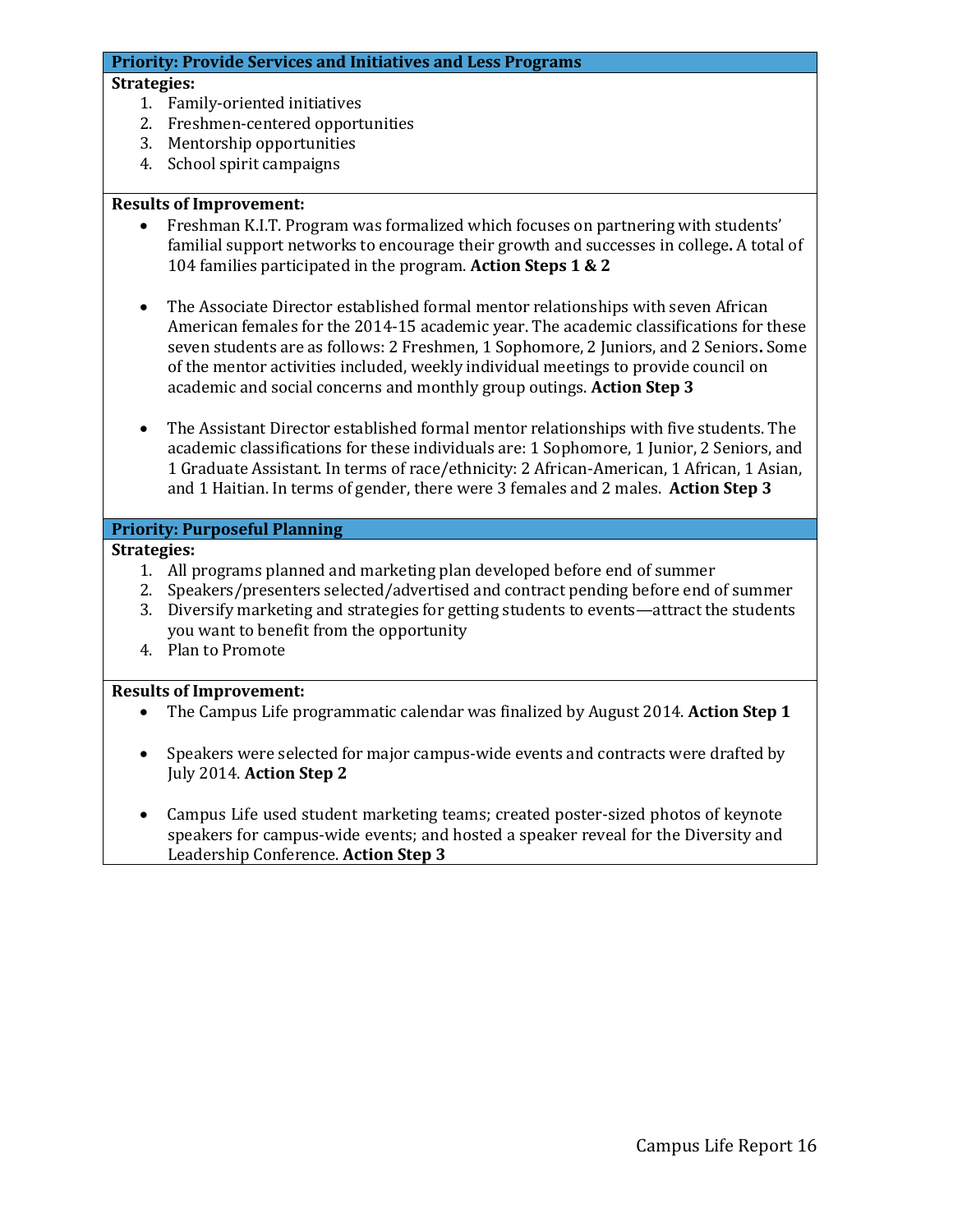#### **CAMPUS PROGRAMS SUMMARY**

**Table Key:** T-Traditional Nt-Non-traditional Bk-Black W-White Hs-Hispanic As-Asian AI-American Indian Bi-Biracial De-Dual Enrollment Fr-Freshman So-Sophomore Jr-Junior Sr-Senior F-Female M-Male T-Transgender On-Lives on-campus Off-Lives off-campus

|                                                                    |                 | <b>Attendance</b> |                  |                 |                 | <b>Race/Ethnicity</b> |                |                  |                | <b>Classification</b> |                 |                 |                | <b>Gender</b>   |                |                           | <b>Residency</b> |                |                  |                  |
|--------------------------------------------------------------------|-----------------|-------------------|------------------|-----------------|-----------------|-----------------------|----------------|------------------|----------------|-----------------------|-----------------|-----------------|----------------|-----------------|----------------|---------------------------|------------------|----------------|------------------|------------------|
| Program                                                            | <b>Total</b>    | T                 | Nt               | Bk              | W               | Hs                    | As             | AI               | Bi             | De                    | Fr              | So              | Jr             | Sr              | Gr             | $\boldsymbol{\mathrm{F}}$ | M                | <b>Tr</b>      | On               | Off              |
| Male Leadership<br>Summit                                          | 59              | 54                | 5                | 54              | $\overline{2}$  | $\overline{2}$        | $\mathbf{1}$   | $\mathbf{0}$     | $\mathbf{0}$   | -1                    | $\overline{12}$ | 10              | 13             | 21              | $\overline{2}$ | $\overline{2}$            | 57               | $\mathbf{0}$   | $\overline{0}$   | $\mathbf{0}$     |
| Diversity<br>Conference                                            | 313             | 261               | 52               | 190             | $\overline{28}$ | 42                    | 52             | $\overline{c}$   | $\mathbf{0}$   | 6                     | $\overline{24}$ | $\overline{35}$ | 106            | 127             | 15             | $\overline{221}$          | 92               | $\mathbf{0}$   | $\mathbf{0}$     | $\mathbf{0}$     |
| <b>Fall Student Safe</b><br><b>Space Training</b>                  | 21              | 15                | 6                | 14              | $\overline{4}$  | $\mathbf{0}$          | 1              | $\overline{0}$   | $\overline{2}$ | $\mathbf{0}$          | $\overline{0}$  | $\overline{0}$  | $\mathbf{0}$   | $\overline{0}$  | $\overline{0}$ | 17                        | $\overline{4}$   | $\overline{0}$ | $\overline{0}$   | $\overline{0}$   |
| Service Learning<br>Institute                                      | 34              | 28                | 6                | $\overline{33}$ | $\mathbf{0}$    | $\mathbf{0}$          | $\mathbf{0}$   | $\mathbf{0}$     | 1              | $\mathbf{0}$          | 10              | 9               | 6              | 9               | $\mathbf{0}$   | 29                        | 5                | $\mathbf{0}$   | $\mathbf{0}$     | $\boldsymbol{0}$ |
| Hunger and<br>Homelessness<br>Awareness Week                       | 28              | 28                | $\boldsymbol{0}$ | 27              | $\overline{0}$  | $\overline{0}$        | $\mathbf{0}$   | $\overline{0}$   | 1              | $\overline{0}$        | 4               | 6               | 8              | 10              | $\overline{0}$ | 22                        | 6                | $\overline{0}$ | $\mathbf{0}$     | $\mathbf{0}$     |
| AC Service<br>Cinema-Speak                                         | 64              | 59                | 5                | 62              | $\mathbf{1}$    | $\overline{0}$        | -1             | $\mathbf{0}$     | $\mathbf{0}$   | $\mathbf{0}$          | 16              | $\overline{19}$ | 13             | 16              | $\overline{0}$ | 47                        | 17               | $\overline{0}$ | $\mathbf{0}$     | $\mathbf{0}$     |
| <b>AC</b> Service<br>Cinema-                                       | 49              | 44                | 5                | 48              | $\mathbf{0}$    | $\mathbf{0}$          | 1              | $\overline{0}$   | $\overline{0}$ | $\overline{0}$        | $\overline{2}$  | 17              | 13             | 17              | $\overline{0}$ | $\overline{32}$           | 17               | $\overline{0}$ | $\overline{0}$   | $\mathbf{0}$     |
| Philadelphia<br>AC Service<br>Cinema-Broken on                     | 39              | 39                | 5                | 35              | 5               | $\mathbf{0}$          | $\overline{4}$ | $\mathbf{0}$     | $\overline{0}$ | $\mathbf{0}$          | 11              | 10              | 12             | 11              | $\mathbf{0}$   | 25                        | 19               | $\overline{0}$ | $\mathbf{0}$     | $\mathbf{0}$     |
| All Sides<br><b>AC</b> Service<br>Cinema-Storied                   | 44              | 38                | 6                | 41              | $\mathbf{1}$    | $\overline{0}$        | $\overline{2}$ | $\overline{0}$   | $\overline{0}$ | $\boldsymbol{0}$      | $\mathbf{1}$    | 10              | 14             | 19              | $\overline{0}$ | 33                        | 11               | $\mathbf{0}$   | $\overline{0}$   | $\mathbf{0}$     |
| Streets<br><b>ILAP-Fall</b>                                        | 16              | $\overline{0}$    | $\overline{0}$   | 14              | $\overline{0}$  | $\overline{0}$        | $\overline{0}$ | $\overline{0}$   | $\overline{c}$ | $\overline{0}$        | $\overline{c}$  | 7               | 3              | 3               | 1              | 12                        | $\overline{4}$   | $\overline{0}$ | 5                | 11               |
| <b>ILAP</b> -Spring                                                | 12              | $\tau$            | 5                | $\overline{11}$ | $\overline{0}$  | $\overline{0}$        | $\overline{0}$ | $\overline{0}$   | 1              | $\mathbf{0}$          | $\overline{4}$  | $\overline{0}$  | 5              | 3               | $\overline{0}$ | $\overline{9}$            | 3                | $\overline{0}$ | 5                | 7                |
| <b>MLK</b> Day of<br>Service                                       | 64              | 60                | 4                | 58              | $\overline{2}$  | $\overline{0}$        | $\mathbf{1}$   | $\overline{0}$   | 4              | $\boldsymbol{0}$      | 10              | 14              | 18             | $\overline{20}$ | $\overline{2}$ | 49                        | 15               | $\mathbf{0}$   | $\overline{0}$   | $\overline{0}$   |
| <b>MLK</b> Selma<br>Viewing                                        | 67              | $\overline{0}$    | $\overline{0}$   | 60              | $\overline{2}$  | 1                     | 2              | 1                | $\overline{c}$ | $\boldsymbol{0}$      | 7               | 16              | 24             | 19              | $\overline{2}$ | 47                        | 19               | 1              | 44               | 25               |
| <b>MLK</b> Sunday<br>Supper NSLS                                   | 69              | 52                | 17               | 64              | $\overline{3}$  | $\overline{0}$        | 1              | $\overline{0}$   | $\overline{0}$ | $\overline{0}$        | 18              | 17              | 19             | 15              | $\overline{0}$ | $\overline{39}$           | $\overline{30}$  | $\overline{0}$ | $\overline{0}$   | $\overline{0}$   |
| <b>Fall Inductees</b><br>NSLS Speaker                              | 132             | 90                | 42               | 99              | 21              | $\mathbf{0}$          | $\overline{4}$ | 3                | 5              | $\mathbf{0}$          | 36              | 34              | 61             | $\mathbf{1}$    | $\mathbf{0}$   | 105                       | 27               | $\overline{0}$ | 132              | 90               |
| <b>Broadcast Steven</b><br><b>Bardo</b><br>NSLS Speaker            | 105             | 80                | 25               | 80              | $\overline{15}$ | $\overline{0}$        | $\overline{4}$ | $\overline{2}$   | $\overline{4}$ | $\overline{0}$        | $\overline{34}$ | $\overline{24}$ | 44             | 3               | $\overline{0}$ | $\overline{73}$           | $\overline{32}$  | $\overline{0}$ | 105              | 80               |
| <b>Broadcast-David</b><br>Garibaldi                                | 93              | 66                | 27               | 68              | 15              | $\overline{0}$        | 3              | $\overline{2}$   | 5              | $\boldsymbol{0}$      | 22              | 23              | 48             | $\overline{0}$  | $\overline{0}$ | 74                        | 19               | $\overline{0}$ | 93               | 66               |
| <b>NSLS</b> Speaker<br>Broadcast-<br>Kristof/WuDunn                | 105             | 72                | 33               | 76              | 18              | $\mathbf{0}$          | 5              | 3                | 3              | $\mathbf{0}$          | 33              | 25              | 47             | $\mathbf{0}$    | $\overline{0}$ | 78                        | $\overline{27}$  | $\overline{0}$ | 105              | 72               |
| NSLS Spring<br>Induction                                           | $\overline{47}$ | 18                | 19               | 43              | 4               | v                     | $\theta$       | $\bf{0}$         |                |                       | $\perp$         | 10              | 19             | ŏ               |                | U                         | U                | $\mathbf{U}$   | U                | U                |
| Ceremony<br>NSLS Speaker                                           |                 |                   |                  |                 |                 |                       |                |                  |                |                       |                 |                 |                |                 |                |                           |                  |                |                  |                  |
| Broadcast-Dan<br>Harris<br><b>NSLS</b> Speaker                     | 63              | $\mathbf{0}$      | $\mathbf{0}$     | $\mathbf{0}$    | $\mathbf{0}$    | $\mathbf{0}$          | $\mathbf{0}$   | $\mathbf{0}$     | $\overline{0}$ | $\mathbf{0}$          | $\mathbf{0}$    | $\overline{0}$  | $\mathbf{0}$   | $\overline{0}$  | $\overline{0}$ | $\mathbf{0}$              | $\mathbf{0}$     | $\mathbf{0}$   | $\overline{0}$   | $\mathbf{0}$     |
| Broadcast-Debbie<br>Fields<br>NSLS Speaker                         | 56              | $\overline{0}$    | $\mathbf{0}$     | $\mathbf{0}$    | $\overline{0}$  | $\mathbf{0}$          | $\mathbf{0}$   | $\overline{0}$   | $\overline{0}$ | $\mathbf{0}$          | $\overline{0}$  | $\overline{0}$  | $\mathbf{0}$   | $\mathbf{0}$    | $\overline{0}$ | $\mathbf{0}$              | $\mathbf{0}$     | $\overline{0}$ | $\overline{0}$   | $\boldsymbol{0}$ |
| <b>Broadcast</b><br>Arianna<br>Huffington<br><b>Spring Student</b> | 58              | $\overline{0}$    | $\mathbf{0}$     | $\mathbf{0}$    | $\mathbf{0}$    | $\mathbf{0}$          | $\mathbf{0}$   | $\mathbf{0}$     | $\overline{0}$ | $\overline{0}$        | $\overline{0}$  | $\mathbf{0}$    | $\overline{0}$ | $\overline{0}$  | $\overline{0}$ | $\mathbf{0}$              | $\mathbf{0}$     | $\overline{0}$ | $\boldsymbol{0}$ | $\mathbf{0}$     |
| Safe Space<br><b>Training</b>                                      | 8               | $\boldsymbol{2}$  | 6                | 5               | 3               | $\mathbf{0}$          | $\mathbf{0}$   | $\mathbf{0}$     | $\mathbf{0}$   | $\mathbf{0}$          | $\mathbf{1}$    | $\overline{c}$  | 3              | $\overline{c}$  | $\mathbf{0}$   | 3                         | 5                | $\mathbf{0}$   | 3                | 5                |
| Cultural Fest                                                      | 164             | 143               | 21               | 137             | 12              | $\overline{0}$        | 10             | $\boldsymbol{0}$ | 5              | 7                     | 37              | 41              | 40             | 45              | 1              | 95                        | 69               | $\overline{0}$ | 96               | 68               |
| Volgistics<br>Volunteers                                           | 200             | 149               | 48               | 144             | $21\,$          | 5                     | 8              | 1                | 11             | $\overline{2}$        | 46              | 31              | 67             | 36              | $\overline{4}$ | 167                       | 33               | $\mathbf{0}$   | $\boldsymbol{0}$ | $\boldsymbol{0}$ |
| <b>TOTAL</b>                                                       | 1910            | 1305              | 337              | 1363            | 157             | 50                    | 100            | 14               | 46             | 17                    | 331             | 345             | 583            | 376             | 27             | 1181                      | 512              | 1              | 588              | 424              |
|                                                                    |                 |                   |                  |                 |                 |                       |                |                  |                |                       |                 |                 |                |                 |                |                           |                  |                |                  |                  |

Campus Life Report 17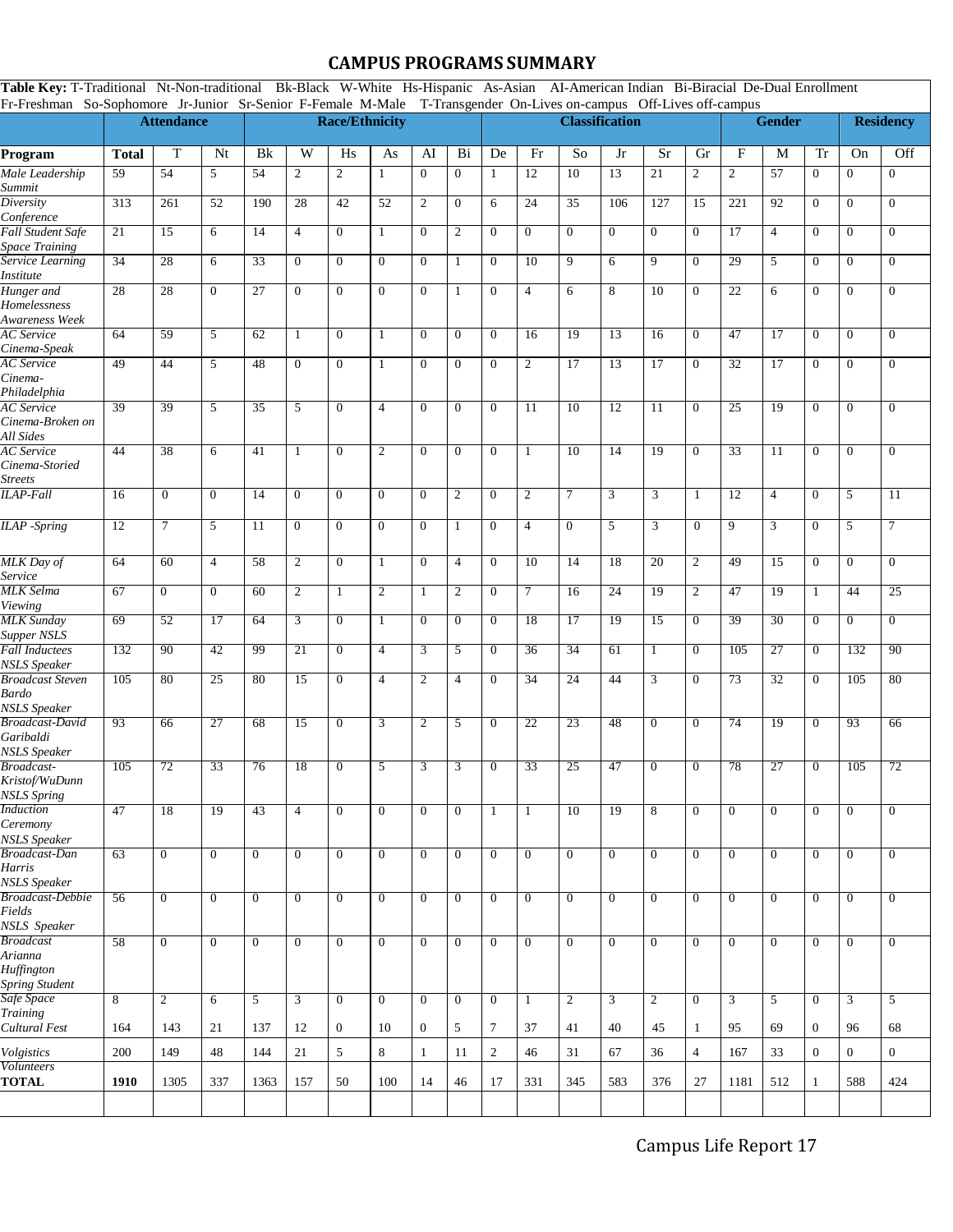| Chapter                             | <b>Members</b> | Hours | Semester   | Institution |
|-------------------------------------|----------------|-------|------------|-------------|
|                                     |                |       | <b>GPA</b> | GPA         |
| Alpha Kappa Alpha Sorority, Inc.    |                |       |            |             |
| <b>Fall 2014</b>                    | 13             | 12.31 | 3.11       | 3.01        |
| Spring 2015                         | 24             | 11.75 | 2.65       | 3.05        |
| Delta Sigma Theta Sorority, Inc.    |                |       |            |             |
| <b>Fall 2014</b>                    | 12             | 9.83  | 2.79       | 3.14        |
| Spring 2015                         | 9              | 11.00 | 2.56       | 3.08        |
| Sigma Gamma Rho Inc.                |                |       |            |             |
| <b>Fall 2014</b>                    | 6              | 11.17 | 2.85       | 2.90        |
| Spring 2015                         | 4              | 12.00 | 2.73       | 2.71        |
| Zeta Phi Beta Sorority, Inc.        |                |       |            |             |
| <b>Fall 2014</b>                    | 7              | 13.57 | 3.09       | 3.10        |
| Spring 2015                         | $\overline{4}$ | 14.00 | 2.74       | 2.96        |
| <b>Total Sorority</b>               |                |       |            |             |
| <b>Fall 2014</b>                    | 38             | 11.72 | 2.96       | 3.04        |
| Spring 2015                         | 41             | 12.19 | 2.67       | 2.95        |
| Clayton State University- ALL WOMEN |                |       |            |             |
| <b>Fall 2014</b>                    |                |       | 2.77       | 2.88        |
| Spring 2015                         |                |       | 2.71       | 2.86        |
| Alpha Kappa Lambda Fraternity, Inc. |                |       |            |             |
| <b>Fall 2014</b>                    | 15             | 11.60 | 2.80       | 2.96        |
| Spring 2015                         | 13             | 9.85  | 2.58       | 2.878       |
| Alpha Phi Alpha Fraternity, Inc.    |                |       |            |             |
| <b>Fall 2014</b>                    | 4              | 11.50 | 3.08       | 2.93        |
| Spring 2015                         | 5              | 10.20 | 2.60       | 2.880       |
| Kappa Alpha Psi Fraternity, Inc.    |                |       |            |             |
| <b>Fall 2014</b>                    | $\overline{7}$ | 9.86  | 2.21       | 2.73        |
| Spring 2015                         | 7              | 10.43 | 2.52       | 2.71        |
| Phi Beta Sigma Fraternity, Inc.     |                |       |            |             |
| <b>Fall 2014</b>                    | 6              | 11.33 | 2.58       | 2.74        |
| Spring 2015                         | 6              | 13.33 | 2.98       | 2.78        |
| <b>Total Fraternity</b>             |                |       |            |             |
| <b>Fall 2014</b>                    | 32             | 11.07 | 2.67       | 2.84        |
| Spring 2015                         | 31             | 10.95 | 2.67       | 2.81        |
| Clayton State University-ALL MEN    |                |       |            |             |
| <b>Fall 2014</b>                    |                |       | 2.65       | 2.80        |
| Spring 2015                         |                |       | 2.59       | 2.79        |
| <b>ALL GREEK</b>                    |                |       |            |             |
| <b>Fall 2014</b>                    | 70             | 11.40 | 2.81       | 2.94        |
| Spring 2015                         | 72             | 11.57 | 2.67       | 2.88        |
| <b>CLAYTON STATE UNIVERSITY</b>     |                |       |            |             |
| <b>Fall 2014</b>                    |                |       | 2.73       | 2.85        |
| Spring 2015                         |                |       | 2.67       | 2.83        |

#### **FRATERNITY AND SORORITYLIFE GRADE REPORTSUMMARY**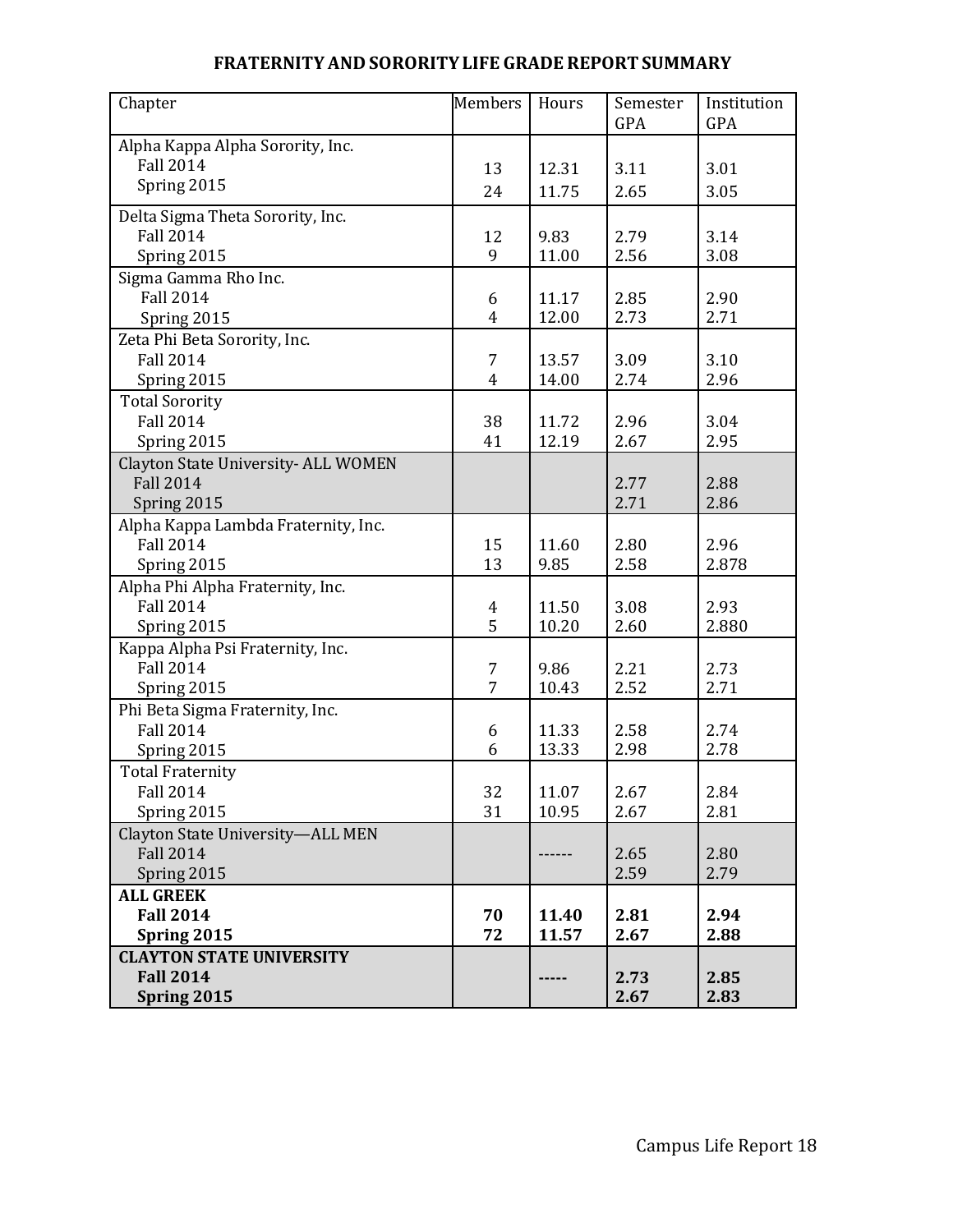Chapters with Highest **Semester (Spring 2015)** Grade Point Average for Academic Term: **Sorority-** Zeta Phi Beta – 2.74 **Fraternity-** Phi Beta Sigma- 2.98

Chapters with Highest **Institutional** Grade Point Average for Academic Term (Spring 2015): **Sorority-** Delta Sigma Theta- 3.08

**Fraternity-** Alpha Kappa Lambda – 2.88 / Alpha Phi Alpha- 2.88

**Members** with Highest Institutional Grade Point Average for Academic Term (Spring 2015): **Sorority-** Cassandra Allen - Alpha Kappa Alpha - 4.00 **Fraternity-** Alexander Ramirez - Alpha Kappa Lambda - 3.66